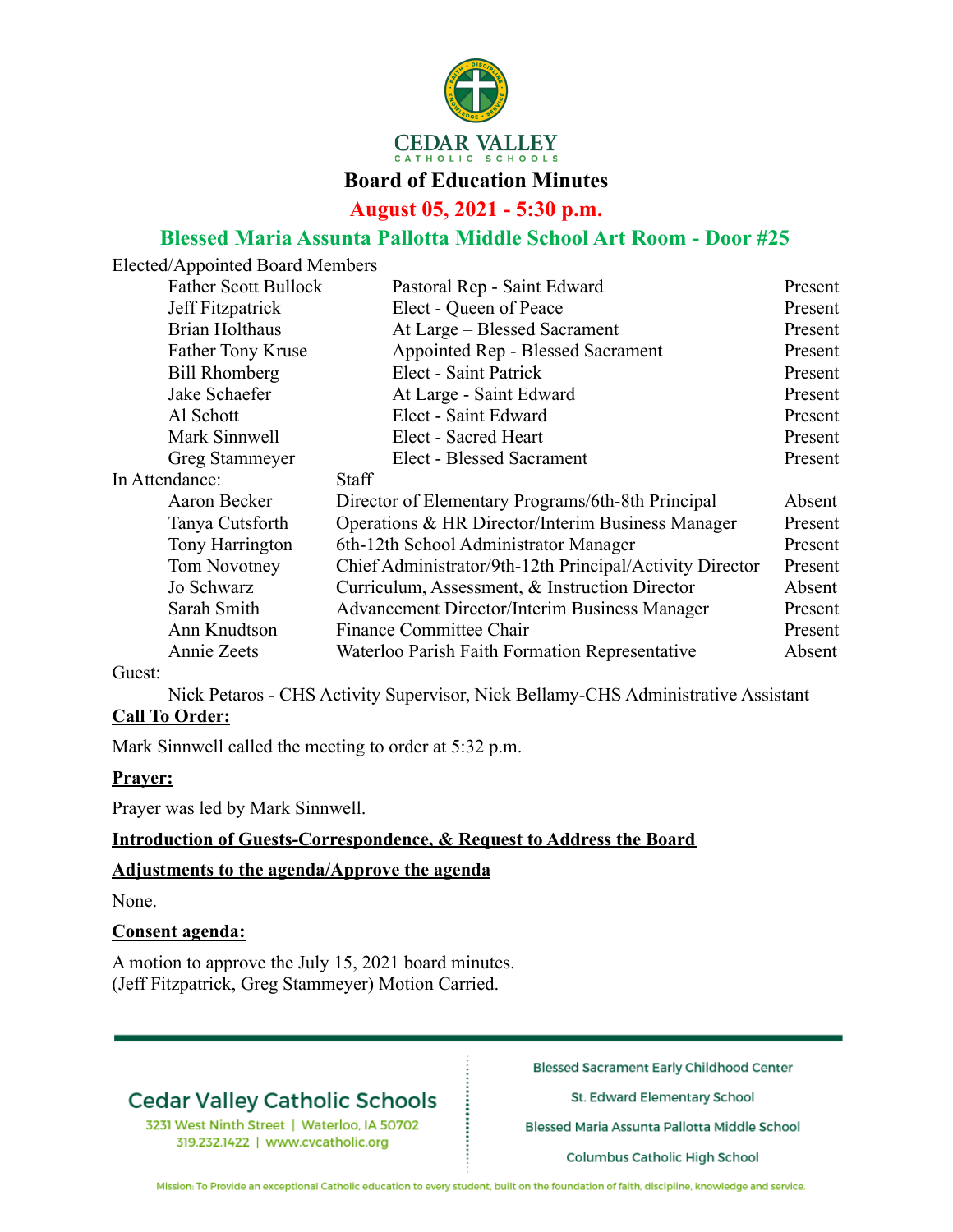

## **Information:**

1. COVID Mitigation & Prevention Plan 21-22 - Tom Novotney, Tanya Cutsforth Physical distance - 3 feet or 6 feet. The less is a better option for students and the learning environment.

Masks on schools will be added to the guidelines.

A motion to approve the COVID Mitigation & Prevention Plan for 21-22 school year. (Father Scott Bullock, Bill Rhomberg) Motion carried.

a. COVID Subcommittee request

No survey paragraph can be removed from the subcommittee request. A monthly update of the mitigation plan will be and vote if needed

A motion to add a 3rd Thursday monthly meeting, via Zoom, if needed to vote on an updated mitigation plan during the 2021-2022 school year.

(Greg Stammeyer, Jeff Fitzpatrick)

A motion to approve the COVID subcommittee request to be chaired by Brian Holthaus. (Geg Stammeyer, Jeff Fitzpatrick)

2. EANS Reimbursements - Tanya Cutsforth

The first quarter reimbursement request has been sent to the state. The total requested was \$115,904.99.

3. College and Career Planning update - Tony Harrington,Tyann Wolfensperger Tyann Wolfensperger has been working with students enrolling in concurrent courses since last spring. There are over 100 college course enrollments for this fall semester. Several college visits have been planned. September 7th is the scheduled parent night for information on the new program. The area has been remodeled over the summer to accommodate online learning.

4. Introduction of Activities Department staff - Tom Novotney Nick Petaros is the new Activity Supervisor and will be handling the day to day operations that Taylor Hotek used to work on. Nick Bellamy will be the Activity Administrative Assistant handling the paperwork, emails and phone calls. Nick Miller will be the 6th-8th Activity Coordinator and helping with daily activities at the middle school.

5. 21-22 Registration, Enrollment & Tuition - Tom Novotney, Sarah Smith, Tanya Cutsforth

Information on current projected enrollment was discussed.

# **Cedar Valley Catholic Schools**

3231 West Ninth Street | Waterloo, IA 50702 319.232.1422 | www.cvcatholic.org

**Blessed Sacrament Early Childhood Center** 

St. Edward Elementary School

Blessed Maria Assunta Pallotta Middle School

Columbus Catholic High School

Mission: To Provide an exceptional Catholic education to every student, built on the foundation of faith, discipline, knowledge and service.